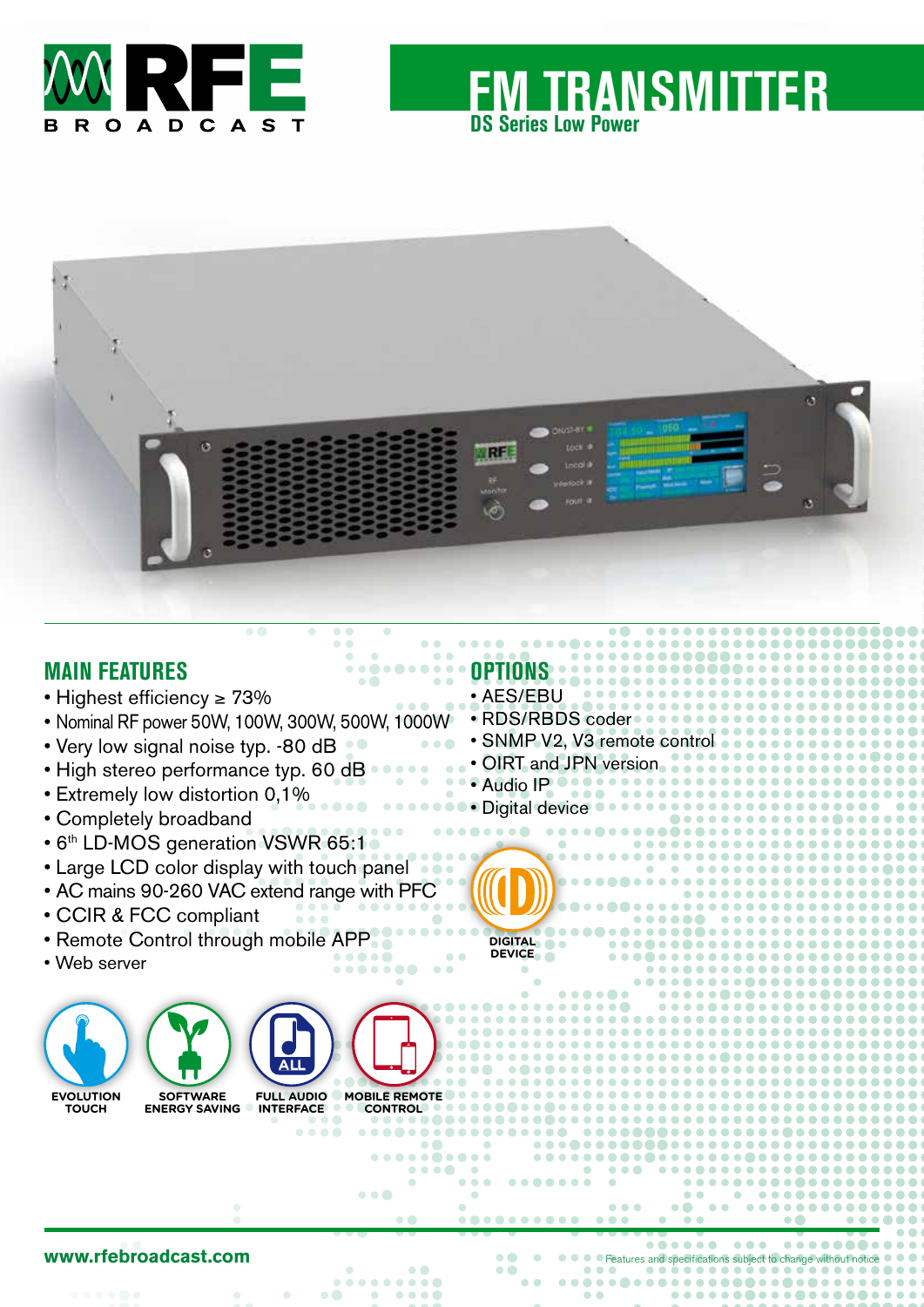#### **TECHNICAL SPECIFICATIONS**





 $\bullet$   $\bullet$  $\bullet$   $\bullet$  $\bullet$ **TO** 

| <b>RF Output Impedance</b><br><b>RF Output Connector</b><br><b>Monitor RF</b><br><b>Frequency Range</b><br><b>Frequency Stability</b><br><b>External Reference</b><br><b>Type of Modulation</b><br><b>Off Lock Attenuation</b><br><b>Modulation Capability</b><br>Limiter built in<br><b>Power Good Detector</b><br><b>Audio Presence Detector</b><br><b>External AGC</b><br><b>Modulation Mode</b><br>Preemphasis<br>Asynchronous AM S/N Ratio<br><b>Synchronous AM S/N Ratio</b> | adjustable from front panel<br>50 ohm<br>"N"(50-100W), "7/16"(300-500-1000W) type<br><b>BNC</b> connector<br>1,5:1 WITH AUTOMATIC FOLDBACK<br>87.5 ÷ 108.00 MHz, on request 66 ÷ 74 MHz (OIRT)<br>76 ÷ 90 MHz (JPN) Programmable in 10kHz steps<br>±1 ppm from -5 to 45°C<br>10 MHz BNC connector back panel<br>Analog<br>$\ge$ -80 dBc<br>±150 KHz<br>adjustable from 20÷90% of the power<br>adjustable time from front panel<br>Automatic, with fine ADJ back panel<br>Mono, Stereo, Multiplex, SCA, RDS, Aux<br>Flat/50/75µs selectable from front pane |
|------------------------------------------------------------------------------------------------------------------------------------------------------------------------------------------------------------------------------------------------------------------------------------------------------------------------------------------------------------------------------------------------------------------------------------------------------------------------------------|------------------------------------------------------------------------------------------------------------------------------------------------------------------------------------------------------------------------------------------------------------------------------------------------------------------------------------------------------------------------------------------------------------------------------------------------------------------------------------------------------------------------------------------------------------|
|                                                                                                                                                                                                                                                                                                                                                                                                                                                                                    |                                                                                                                                                                                                                                                                                                                                                                                                                                                                                                                                                            |
|                                                                                                                                                                                                                                                                                                                                                                                                                                                                                    |                                                                                                                                                                                                                                                                                                                                                                                                                                                                                                                                                            |
|                                                                                                                                                                                                                                                                                                                                                                                                                                                                                    |                                                                                                                                                                                                                                                                                                                                                                                                                                                                                                                                                            |
|                                                                                                                                                                                                                                                                                                                                                                                                                                                                                    |                                                                                                                                                                                                                                                                                                                                                                                                                                                                                                                                                            |
|                                                                                                                                                                                                                                                                                                                                                                                                                                                                                    |                                                                                                                                                                                                                                                                                                                                                                                                                                                                                                                                                            |
|                                                                                                                                                                                                                                                                                                                                                                                                                                                                                    |                                                                                                                                                                                                                                                                                                                                                                                                                                                                                                                                                            |
|                                                                                                                                                                                                                                                                                                                                                                                                                                                                                    |                                                                                                                                                                                                                                                                                                                                                                                                                                                                                                                                                            |
|                                                                                                                                                                                                                                                                                                                                                                                                                                                                                    |                                                                                                                                                                                                                                                                                                                                                                                                                                                                                                                                                            |
|                                                                                                                                                                                                                                                                                                                                                                                                                                                                                    |                                                                                                                                                                                                                                                                                                                                                                                                                                                                                                                                                            |
|                                                                                                                                                                                                                                                                                                                                                                                                                                                                                    |                                                                                                                                                                                                                                                                                                                                                                                                                                                                                                                                                            |
|                                                                                                                                                                                                                                                                                                                                                                                                                                                                                    |                                                                                                                                                                                                                                                                                                                                                                                                                                                                                                                                                            |
|                                                                                                                                                                                                                                                                                                                                                                                                                                                                                    |                                                                                                                                                                                                                                                                                                                                                                                                                                                                                                                                                            |
|                                                                                                                                                                                                                                                                                                                                                                                                                                                                                    |                                                                                                                                                                                                                                                                                                                                                                                                                                                                                                                                                            |
|                                                                                                                                                                                                                                                                                                                                                                                                                                                                                    |                                                                                                                                                                                                                                                                                                                                                                                                                                                                                                                                                            |
|                                                                                                                                                                                                                                                                                                                                                                                                                                                                                    |                                                                                                                                                                                                                                                                                                                                                                                                                                                                                                                                                            |
|                                                                                                                                                                                                                                                                                                                                                                                                                                                                                    |                                                                                                                                                                                                                                                                                                                                                                                                                                                                                                                                                            |
|                                                                                                                                                                                                                                                                                                                                                                                                                                                                                    |                                                                                                                                                                                                                                                                                                                                                                                                                                                                                                                                                            |
|                                                                                                                                                                                                                                                                                                                                                                                                                                                                                    |                                                                                                                                                                                                                                                                                                                                                                                                                                                                                                                                                            |
|                                                                                                                                                                                                                                                                                                                                                                                                                                                                                    | -70 d                                                                                                                                                                                                                                                                                                                                                                                                                                                                                                                                                      |
|                                                                                                                                                                                                                                                                                                                                                                                                                                                                                    | -60 dE                                                                                                                                                                                                                                                                                                                                                                                                                                                                                                                                                     |
| <b>RF Harmonics</b>                                                                                                                                                                                                                                                                                                                                                                                                                                                                | Exceeds EBU/CCIR/FCC requirements                                                                                                                                                                                                                                                                                                                                                                                                                                                                                                                          |
| <b>RF Spurious</b>                                                                                                                                                                                                                                                                                                                                                                                                                                                                 | Exceeds EBU/CCIR/FCC requirements                                                                                                                                                                                                                                                                                                                                                                                                                                                                                                                          |
| Audio Input Impedance                                                                                                                                                                                                                                                                                                                                                                                                                                                              | 600 ohm - 10 Kohm balanced                                                                                                                                                                                                                                                                                                                                                                                                                                                                                                                                 |
| <b>Audio Input Level</b>                                                                                                                                                                                                                                                                                                                                                                                                                                                           | $-6$ to $+12$ dBm                                                                                                                                                                                                                                                                                                                                                                                                                                                                                                                                          |
| <b>Input Connector</b>                                                                                                                                                                                                                                                                                                                                                                                                                                                             | XLR female                                                                                                                                                                                                                                                                                                                                                                                                                                                                                                                                                 |
| <b>Audio Frequency Response</b>                                                                                                                                                                                                                                                                                                                                                                                                                                                    | ±0.1 dB, 20 Hz to 15 KH                                                                                                                                                                                                                                                                                                                                                                                                                                                                                                                                    |
| <b>Total Harmonic Distortion + Noise</b>                                                                                                                                                                                                                                                                                                                                                                                                                                           | 0,1% @ 400 Hz                                                                                                                                                                                                                                                                                                                                                                                                                                                                                                                                              |
| <b>Intermodulation Distortion</b>                                                                                                                                                                                                                                                                                                                                                                                                                                                  | 0,1%, 1 KHz/1.3 KHz, 1:1 ratio                                                                                                                                                                                                                                                                                                                                                                                                                                                                                                                             |
| <b>Transient Intermodulation Distortion</b>                                                                                                                                                                                                                                                                                                                                                                                                                                        | 0,1% 2.96KHz square wave and 14 KHz sine wave                                                                                                                                                                                                                                                                                                                                                                                                                                                                                                              |
| <b>Distortion</b>                                                                                                                                                                                                                                                                                                                                                                                                                                                                  | 0,1% 2.96KHz square wave and 14 KHz sine wave                                                                                                                                                                                                                                                                                                                                                                                                                                                                                                              |
| FM S/N Ratio                                                                                                                                                                                                                                                                                                                                                                                                                                                                       | -80 dB below ±75 KHz dev.                                                                                                                                                                                                                                                                                                                                                                                                                                                                                                                                  |
| <b>Audio Input Impedance</b>                                                                                                                                                                                                                                                                                                                                                                                                                                                       | 600 ohm - 10 Kohm balanced                                                                                                                                                                                                                                                                                                                                                                                                                                                                                                                                 |
| <b>Audio Input Level</b>                                                                                                                                                                                                                                                                                                                                                                                                                                                           | $-6$ to $+12$ dBr                                                                                                                                                                                                                                                                                                                                                                                                                                                                                                                                          |
| <b>Input Connector</b>                                                                                                                                                                                                                                                                                                                                                                                                                                                             | <b>XLR</b> female                                                                                                                                                                                                                                                                                                                                                                                                                                                                                                                                          |
| <b>Audio Frequency Response</b>                                                                                                                                                                                                                                                                                                                                                                                                                                                    | ±0.1 dB, 20 Hz to 15 KHz                                                                                                                                                                                                                                                                                                                                                                                                                                                                                                                                   |
| <b>Total Harmonic Distortion + Noise</b>                                                                                                                                                                                                                                                                                                                                                                                                                                           | $0,1\%$ @ 400 Hz                                                                                                                                                                                                                                                                                                                                                                                                                                                                                                                                           |
| <b>Intermodulation Distortion</b>                                                                                                                                                                                                                                                                                                                                                                                                                                                  | 0,1%, 1 KHz/1.3 KHz, 1:1 ratio                                                                                                                                                                                                                                                                                                                                                                                                                                                                                                                             |
| <b>Transient Intermodulation Distortion</b>                                                                                                                                                                                                                                                                                                                                                                                                                                        | 0,1% 2.96KHz square wave and 14 KHz sine wave                                                                                                                                                                                                                                                                                                                                                                                                                                                                                                              |
| FM S/N Ratio                                                                                                                                                                                                                                                                                                                                                                                                                                                                       | -80 dB below ±75 KHz dev                                                                                                                                                                                                                                                                                                                                                                                                                                                                                                                                   |
| <b>Stereo Separation</b>                                                                                                                                                                                                                                                                                                                                                                                                                                                           | 1kHz ≥ -60dB                                                                                                                                                                                                                                                                                                                                                                                                                                                                                                                                               |
| <b>Crosstalk attenuation</b>                                                                                                                                                                                                                                                                                                                                                                                                                                                       | Main to Sub -70 dB 30 Hz to 15 KH                                                                                                                                                                                                                                                                                                                                                                                                                                                                                                                          |
| 38 KHz Suppression                                                                                                                                                                                                                                                                                                                                                                                                                                                                 | ≥ -85 dE                                                                                                                                                                                                                                                                                                                                                                                                                                                                                                                                                   |
|                                                                                                                                                                                                                                                                                                                                                                                                                                                                                    | 19 KHz ± 1 H                                                                                                                                                                                                                                                                                                                                                                                                                                                                                                                                               |
|                                                                                                                                                                                                                                                                                                                                                                                                                                                                                    | 1 Vpp., BNC fem                                                                                                                                                                                                                                                                                                                                                                                                                                                                                                                                            |
|                                                                                                                                                                                                                                                                                                                                                                                                                                                                                    | <b>Pilot Frequency</b><br><b>Output Pilot</b>                                                                                                                                                                                                                                                                                                                                                                                                                                                                                                              |

 $\sim$   $\sim$ 

and the state of the state

 $\bullet\bullet\qquad\bullet\qquad\bullet\bullet\bullet\bullet\bullet$ 

 $\bullet$ 

**www.rfebroadcast.com** 

 $\bullet \bullet$ 

 $\bullet\bullet\bullet\bullet\bullet\bullet$ ₩

 $\bullet$ 

A  $\sim$ 

 $\bullet\bullet\bullet$ 

ä  $\ddot{\bullet}$   $\bullet$ 

 $\bullet\bullet\bullet$ 

 $\bullet$ 

 $\bullet\bullet$